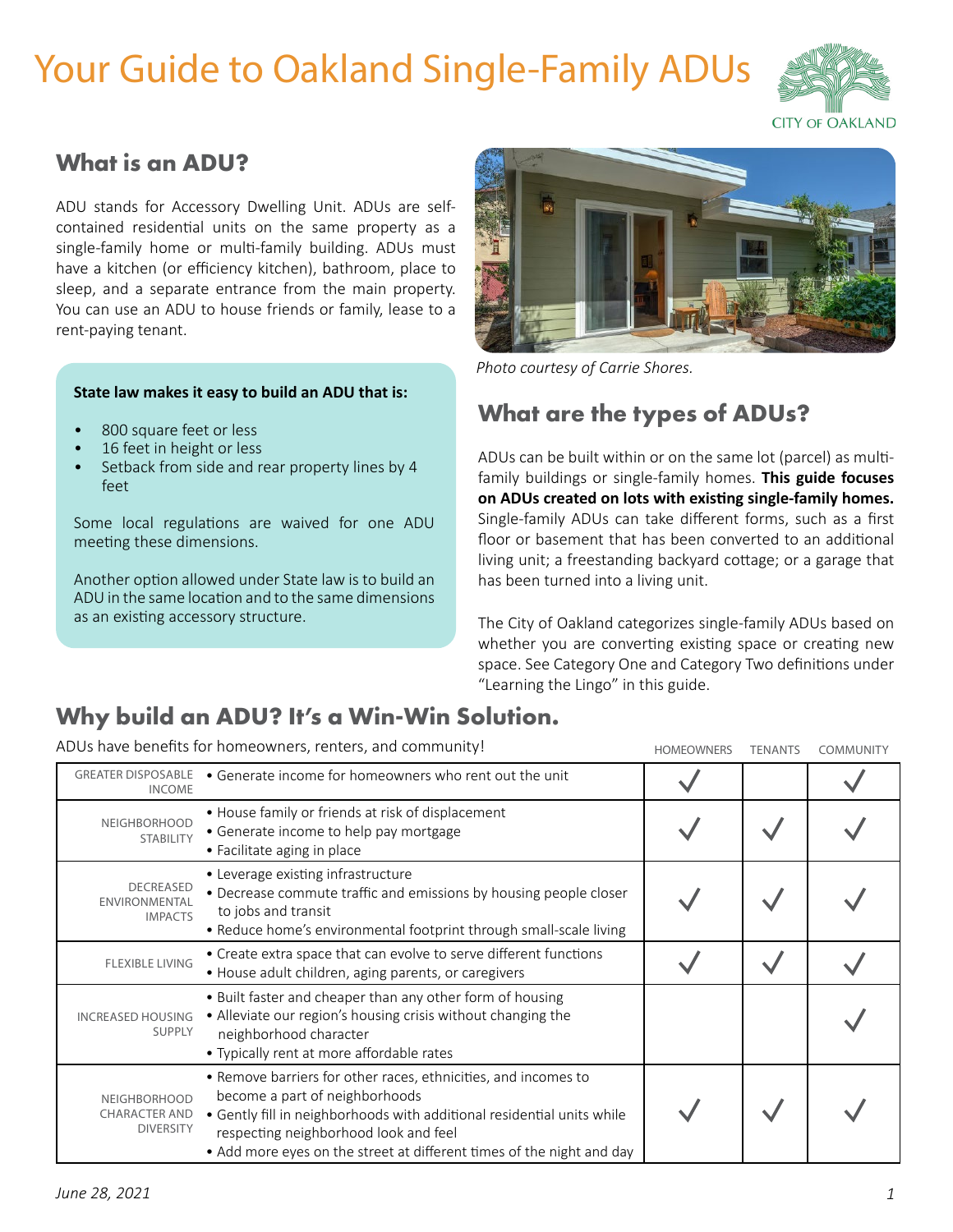# **How to Build an ADU**

Congrats on finishing your unit! We hope an Oaklander will call it home soon. If you are renting your unit, be sure to visit [www.oaklandca.gov/topics/rent-adjustment-program](https://www.oaklandca.gov/topics/rent-adjustment-program) and view the ADU Landlord Guide at [www.oaklandca.gov/](http://www.oaklandca.gov/topics/secondary-units) [topics/secondary-units](http://www.oaklandca.gov/topics/secondary-units) to learn more about tenant protections and being a successful rental property owner.



**8**



After getting a building permit, ADU construction can begin. The contractor you hire (see step 3) will lead this step. Construction usually takes 6-12 months, although a much shorter construction time is possible, especially with prefabricated ADUs that are built off-site and then transported to your property.

There will be multiple inspections by the City to verify construction is going according to the permitted plans. Your contractor will manage this process. When all the work is complete, a building inspector will conduct a final inspection. Upon approval, you will receive a Certificate of Occupancy, which means your unit is legally suitable for occupancy.





COMPLETE!



existing water system is sufficient.

PG&E typically requires a separate gas

meter when ADUs are issued a separate and unique address. However, some exceptions apply. The Fire Marshal requires detached ADUs to have a separate address, so most detached ADUs will require a separate gas meter.

**H** *Homeowner's responsibility*

*Professional Team's responsibility*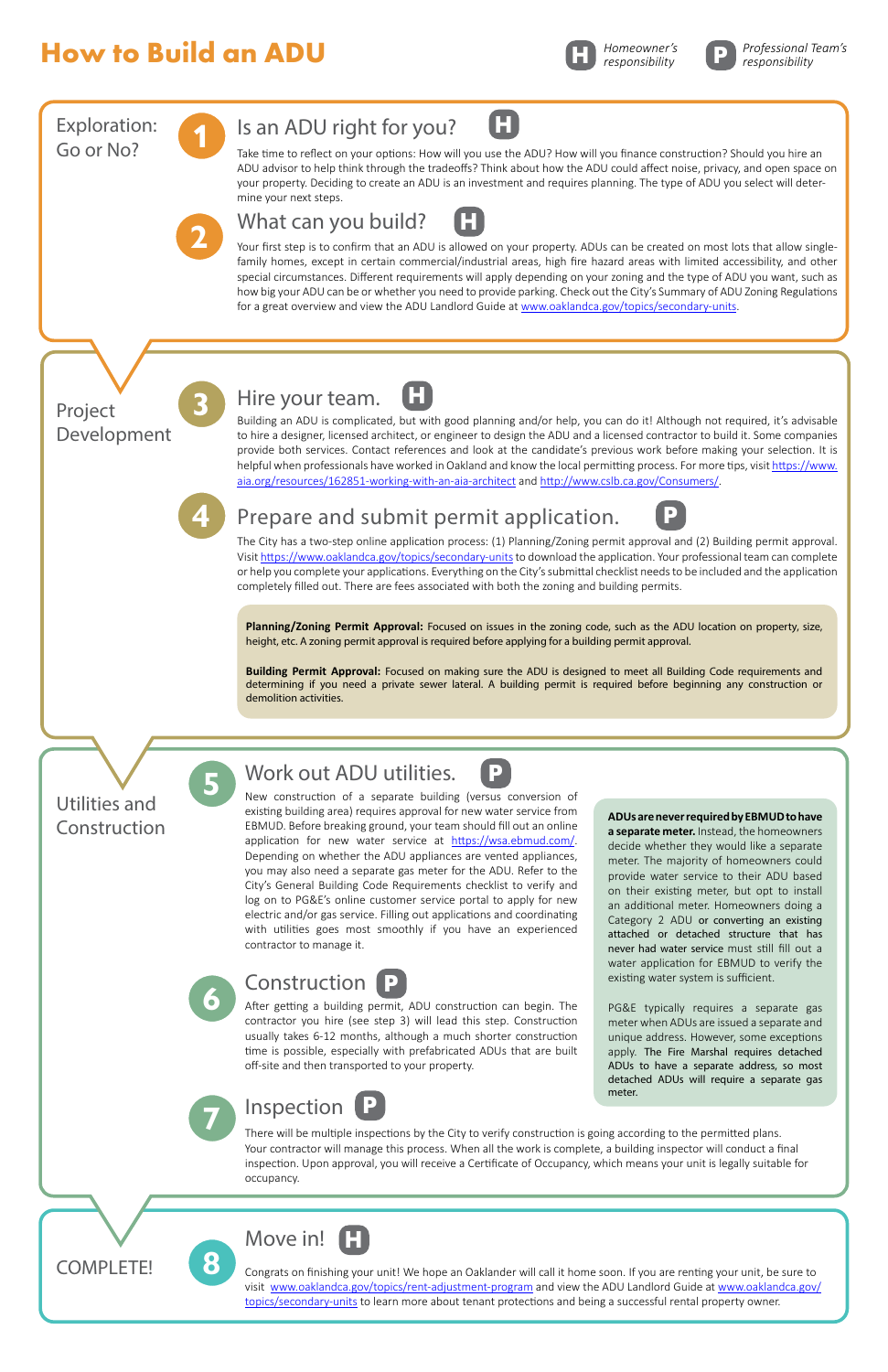# **Learning the Lingo**

#### **Accessory Structure**

A secondary building on the same lot as the main home that is incidental to but associated with the main home. Accessory structures are not intended to be lived in. Detached garages and storage sheds are examples of accessory structures.

#### **Building Code**

Standards set by the State of California that ensure buildings are built safely. The Building Code is actually made up of many codes (e.g., mechanical code and energy code) that are referred to collectively as the Building Code.

#### **Category One ADU**

An ADU created by converting existing space within your single-family home (e.g., basement or attached garage) or by converting or rebuilding an existing accessory structure (e.g., unattached garage) on your property. Go to [bit.ly/](http://bit.ly/OaklandADUs) [OaklandADUs](http://bit.ly/OaklandADUs) for more information and to see how the definition applies to multi-family properties.

#### **Category Two ADU**

An ADU created by constructing a new structure, either attached or detached from the main house. This type of ADU adds additional floorspace beyond the footprint of the existing home and accessory structure(s). Go to [bit.](http://bit.ly/OaklandADUs) [ly/OaklandADUs](http://bit.ly/OaklandADUs) for more information and to see how the definition applies to multi-family properties.

#### **Junior Accessory Dwelling Unit (JADU)**

A small dwelling unit (500 square feet or less) created by converting existing living space (e.g., bedroom, office) within a single-family residence (including an attached garage). They must have an efficiency kitchen and separate entrance but can have either a private bathroom or bathroom shared with the main house. The property must be owner-occupied, i.e., the homeowner must live in either the JADU or the primary dwelling unit. Lots with single -family homes that have one JADU may also have one ADU.

#### **Setback**

The distance a building is located from front, side, or rear property lines. A 4-foot rear setback means there are 4 feet between the building and the rear property line (i.e., where your backyard ends). Different zoning districts have different minimum setback requirements, but ADUs are not required to be more than 4 feet from the rear or side property lines.

#### **Efficiency Kitchen**

A room or portion of a room that includes a cooking facility with appliances, a food preparation counter, and storage cabinets that are of a reasonable size in relation to the size of the unit.

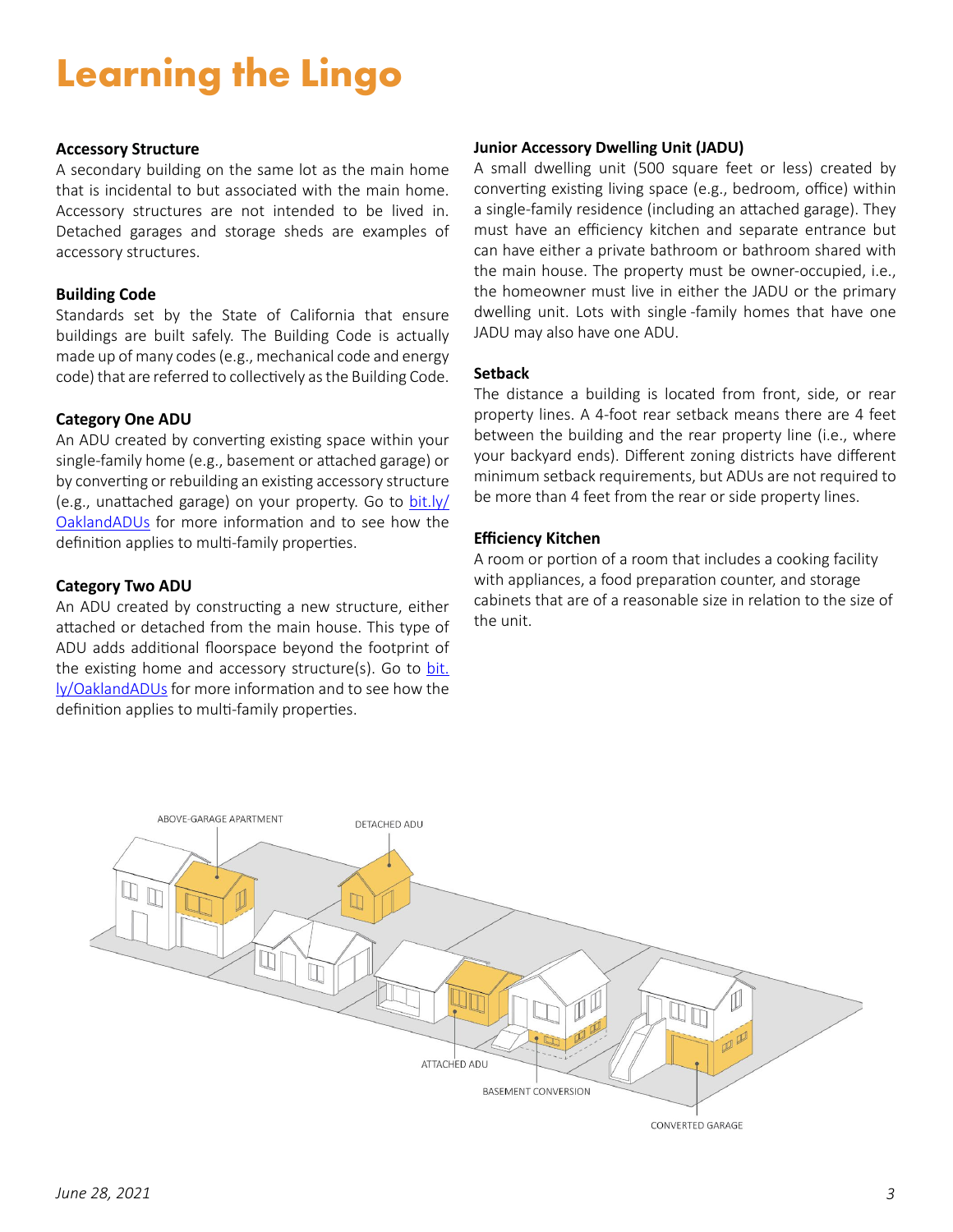# **Oakland ADU FAQs**



## How much does it cost to build an ADU?

Costs vary. Where practical, the lowest cost option is conversion of finished space in an existing home such as an existing bedroom with total development costs as little as \$20,000 per unit. Size, condition of existing space, finishes, etc. all contribute to varying costs. Construction of a new detached unit ranges from \$120,000 to \$600,000. See the table below for estimated development costs.

#### What financing options are available?

- **• Home equity line of credit** allows homeowners with at least 15 to 20 percent equity in their home to borrow against their home equity. Banks will typically loan 90 percent of the equity a person has in their home and you do not start paying interest until the money is used.
- **ADU Type** LOW PER SF LOW PER UNIT HIGH PER SF HIGH PER UNIT Conversion of part of  $e$ xisting home  $\begin{bmatrix} 50 \\ 50 \end{bmatrix}$  \$20,000 \$250 \$200,000 Conversion of existing  $\frac{300}{\text{accessory structure}}$  \$300  $\frac{300}{\text{seconds}}$  \$110,000 \$650 \$460,000 Addition to existing home or accessory structure  $\begin{vmatrix} 5250 \\ 250 \end{vmatrix}$  \$90,000 \$400 \$360,000 Detached new construction  $\begin{vmatrix} 5300 & 5120,000 & 5500 \end{vmatrix}$  \$600,000  $Prefabricated/modular$   $$300$   $$570,000$   $$500$   $$600,000$

Notes: These data reflect construction costs from mid-2017 through mid-2019. Cost estimates are reflective of a full kitchen, one bathroom per ADU, standard interior quality fixtures and furnishings, and normal site conditions. See Oakland ADU Initiative Existing Conditions and Barriers Report, 2020 for more information.

- **Cash-out refinancing** uses your existing mortgage to provide cash for ADU construction. This typically incurs fees.
- **• Cash savings** or other liquid assets (e.g., stock, retirement savings) or loans from friends or family.
- **• Renovation loans** typically require a steady and high salary to qualify.

There are increasing options in private lending, especially through credit unions, local lending institutions, and startups, and the public and non-profit sectors may also have options for homeowners with lower incomes. Regardless of how you finance, consider what debt you are comfortable incurring and how soon you'll see a return on investment.

#### What are the risks?

Building an ADU has inherent risks. Know it can take longer and cost more than anticipated and understand that there are laws that provide certain rights to tenants.

#### Will an ADU impact my property taxes?

Yes. If you're adding new square footage or changing the way a property is used (e.g., converting a garage to an ADU), the Alameda County Assessor's office will add value for the assessable new construction. Only the portion of the property that is newly constructed or completely renovated will be reassessed and the existing home will retain its previously established Proposition 13 base year value. New income-producing properties may be assessed differently than other types of home improvements. Visit [www.acgov.org/assessor](http://www.acgov.org/assessor) for more information.

## How long does it take to go through the permitting process?

There are two main steps in the permitting process: (1) Planning/Zoning permit approval and (2) Building permit approval. The permitting process time depends on the compleness of your plans and how quickly you and your project team can respond to City comments, if needed. Preparing a complete planning/zoning application with all the necessary submittal requirements is the first and most important step. If your application is complete when submitted, in most cases, the Bureau of Planning can issue your planning approval in 1-3 days. Building permits typically take another 5-12 weeks to issue, including the time spent by the applicant in responding to comments and adjusting plans

#### How much do permit fees cost?

For budgeting purposes, you can assume government permits and fees will be about 2 to 8 percent of the construction costs. Planning permits cost \$488.84. Building permits vary, as they are calculated by cost of construction, square footage, design, and number of bedrooms.

## **Total Development Costs**